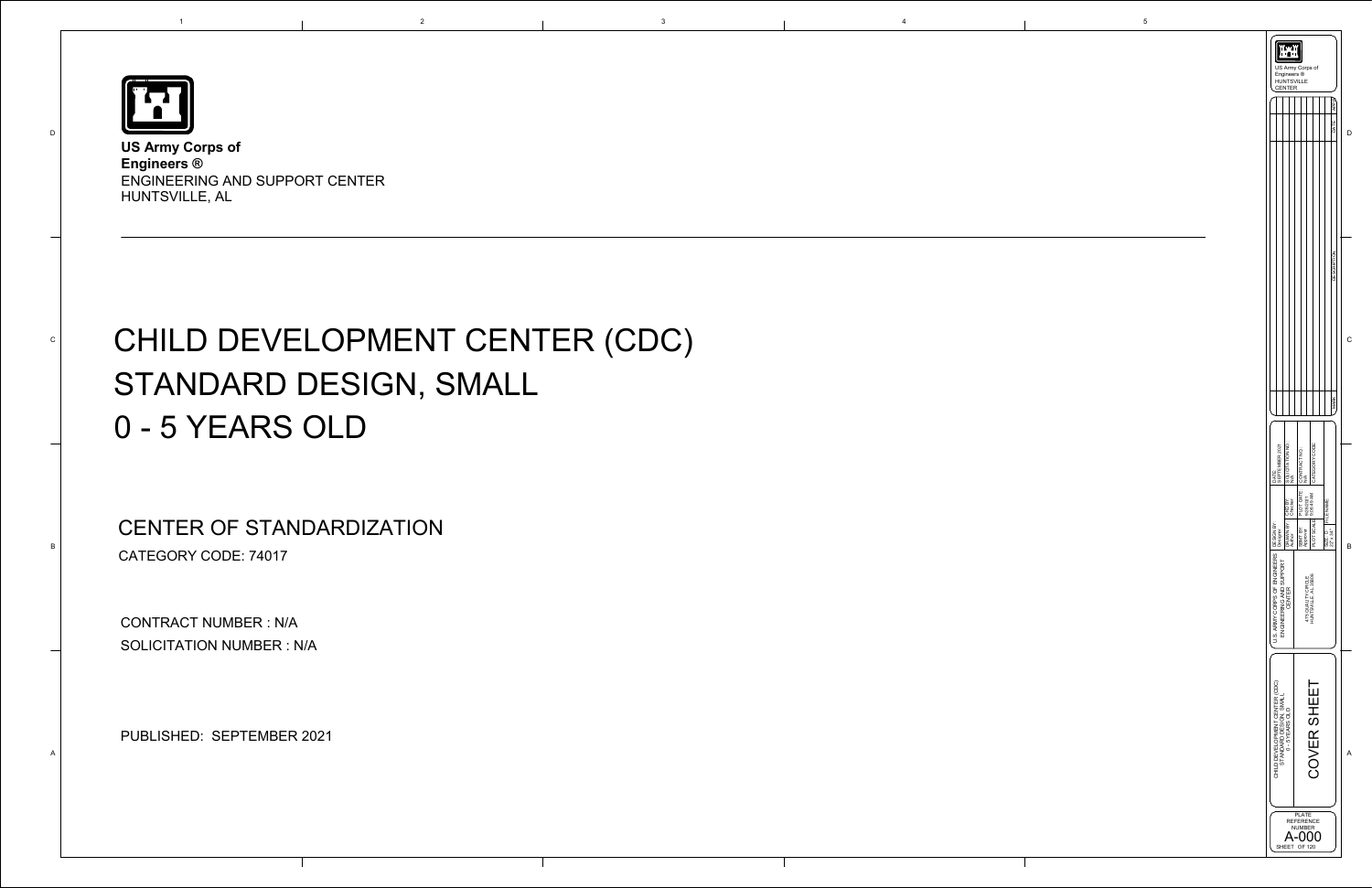**DESCRIPTION**EXTERIOR ALCOVE-EASTEXTERIOR ALCOVE-WEST CANOPYFIRST FLOOROVERALL FACILITY

| <b>CDC 0-5 SMALL BIM DESIGN</b>       |            |             |                                                          |  |  |
|---------------------------------------|------------|-------------|----------------------------------------------------------|--|--|
| <b>CRIPTION</b>                       | AREA (FT2) | <b>AREA</b> | <b>TOTAL GROSS   HALF   ADJUSTED GROSS</b><br>AREA (FT2) |  |  |
| OR ALCOVE-EAST                        | 14         |             |                                                          |  |  |
| OR ALCOVE-WEST                        | 14         |             |                                                          |  |  |
|                                       | 208        | ∨           | 104                                                      |  |  |
| <b>LOOR</b>                           | 15,732     | N           | 15,732                                                   |  |  |
| OVERALL FACILITY SQUARE FOOTAGE SHOWN |            |             | 15,850                                                   |  |  |
| STANDARD DESIGN MAXIMUM               |            |             | 15,850                                                   |  |  |
| <b>DIFFERENCE</b>                     |            |             |                                                          |  |  |



\_ \_ \_ \_ \_ \_ \_

16

12 8 4 16 32

SCALE: 1/16"=1'-0"

0

أصبحت ضربت

N

PLAN NORTH

|                                                                    | Engineers ®<br><b>HUNTSVILLE</b><br><b>CENTER</b> | US Army Corps of                                             |                                        |                                                                                                                                                           |
|--------------------------------------------------------------------|---------------------------------------------------|--------------------------------------------------------------|----------------------------------------|-----------------------------------------------------------------------------------------------------------------------------------------------------------|
|                                                                    |                                                   |                                                              |                                        | ≧<br>DATE                                                                                                                                                 |
|                                                                    |                                                   |                                                              |                                        | DESCRIPTION                                                                                                                                               |
|                                                                    |                                                   |                                                              |                                        | <b>SYMBOL</b>                                                                                                                                             |
| SEPTEMBER 2021<br>DATE:                                            | SOLICITATION NO.:<br>N/A                          | PLOT DATE:   CONTRACT NO.<br>$\frac{4}{2}$                   | CATEGORY CODE:                         |                                                                                                                                                           |
|                                                                    | RAWN BY: CKD BY:<br>BS<br>ᅙᇳ                      | 9/28/2021<br>SBMT BY:                                        | PLOT SCALE: 9:06:55 AM<br>As indicated | $\begin{array}{c} \mathsf{SIZE:}\ \mathsf{D}\end{array}\quad \begin{array}{c} \mathsf{FILE}\ \mathsf{NAME:}\ \\ \mathsf{FILE}\ \mathsf{NAME:}\end{array}$ |
| U.S. ARMY CORPS OF ENGINEERS DESIGN BY:<br>ENGINEERING AND SUPPORT | CENTER                                            | 475 QUALITY CIRCLE<br>HUNTSVILLE, AL 35806                   |                                        |                                                                                                                                                           |
| CHILD DEVELOPMENT CENTER (CDC)<br>STANDARD DESIGN, SMALL           | 0-5YEARS OLD                                      |                                                              | <b>OVERALL FLOOR</b>                   | <b>NATU</b>                                                                                                                                               |
|                                                                    |                                                   | <b>PLATE</b><br>REFERENCE<br>NUMBER<br>101<br>SHEET 9 OF 120 |                                        |                                                                                                                                                           |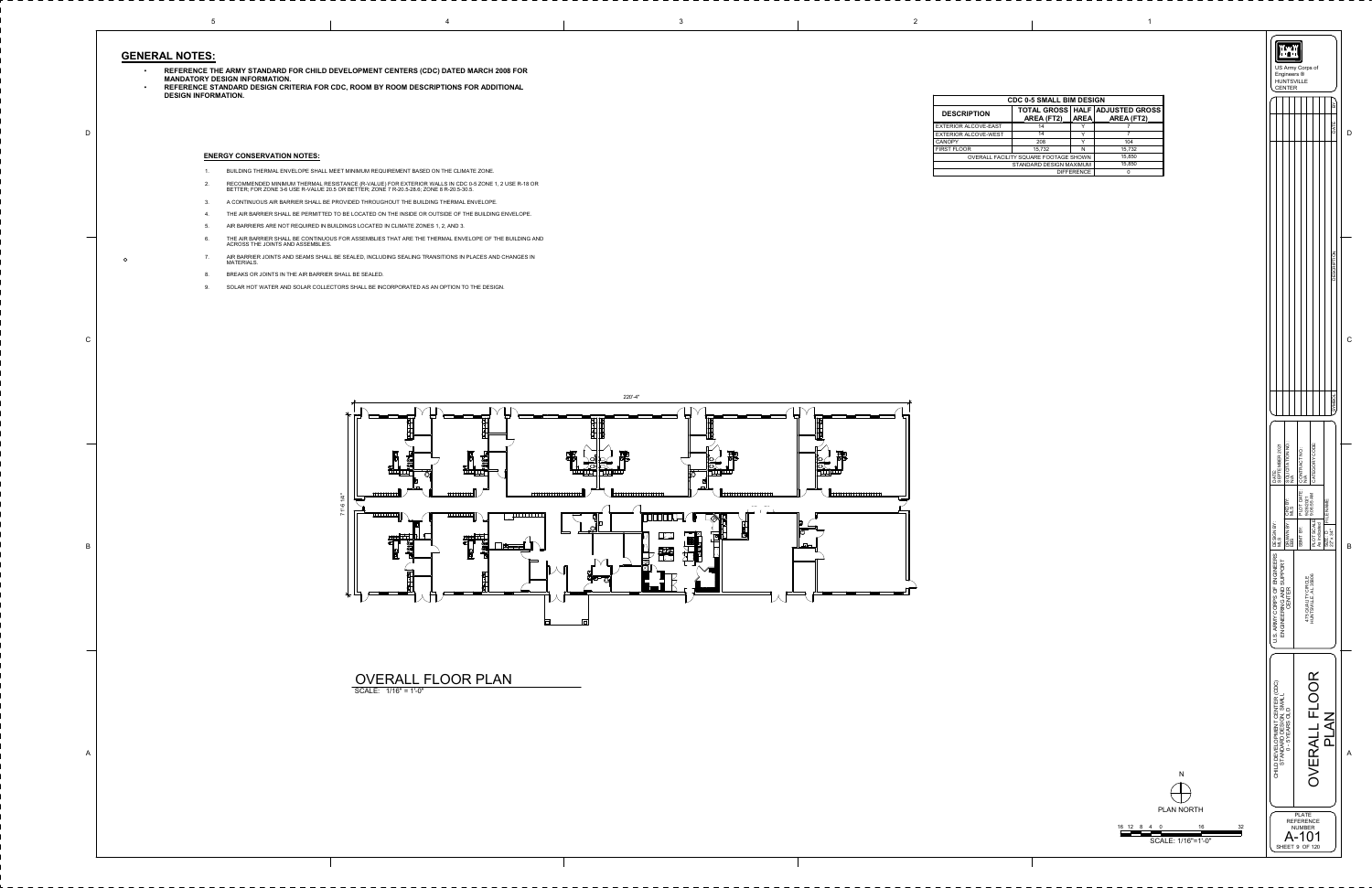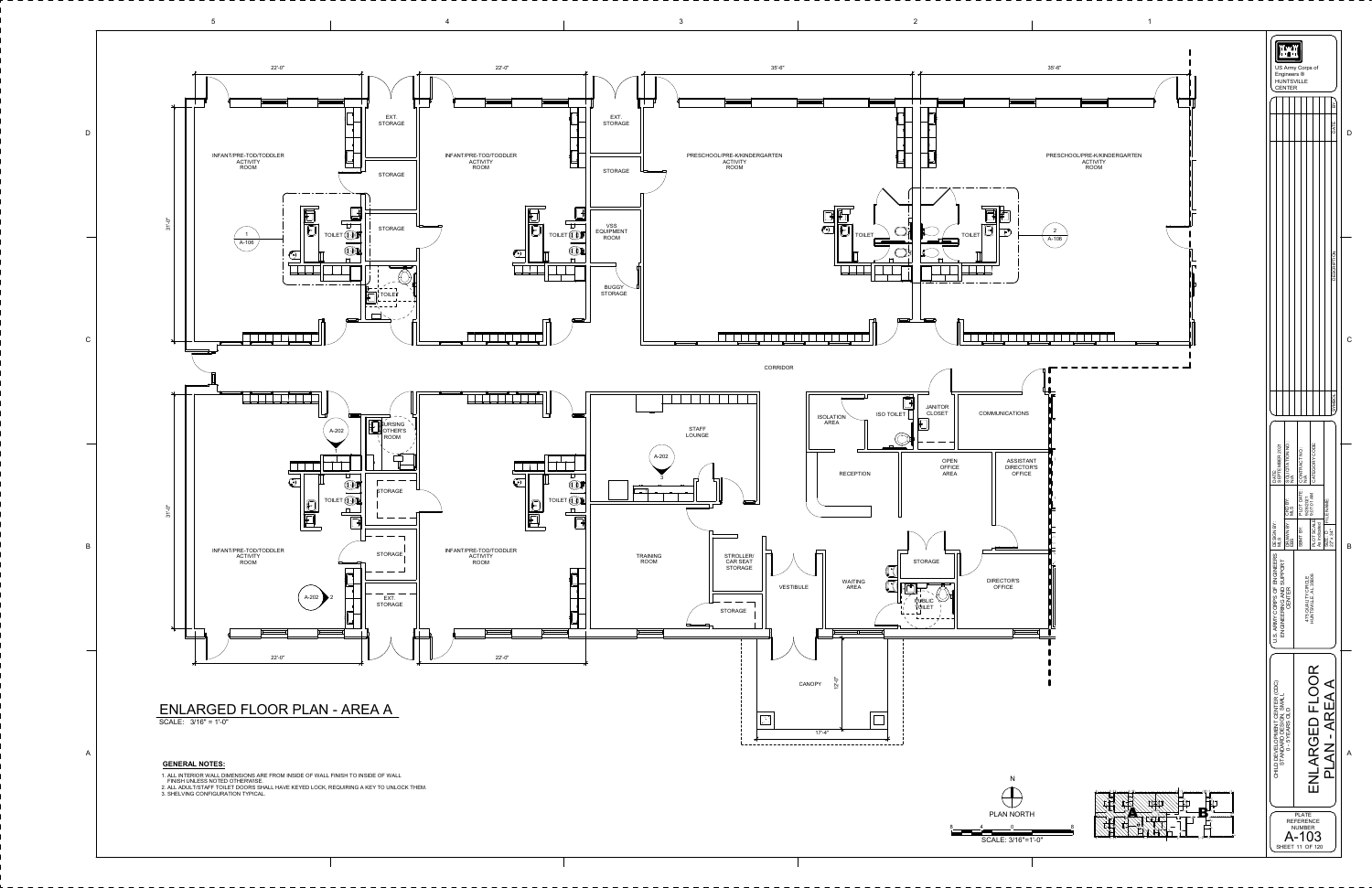![](_page_3_Figure_0.jpeg)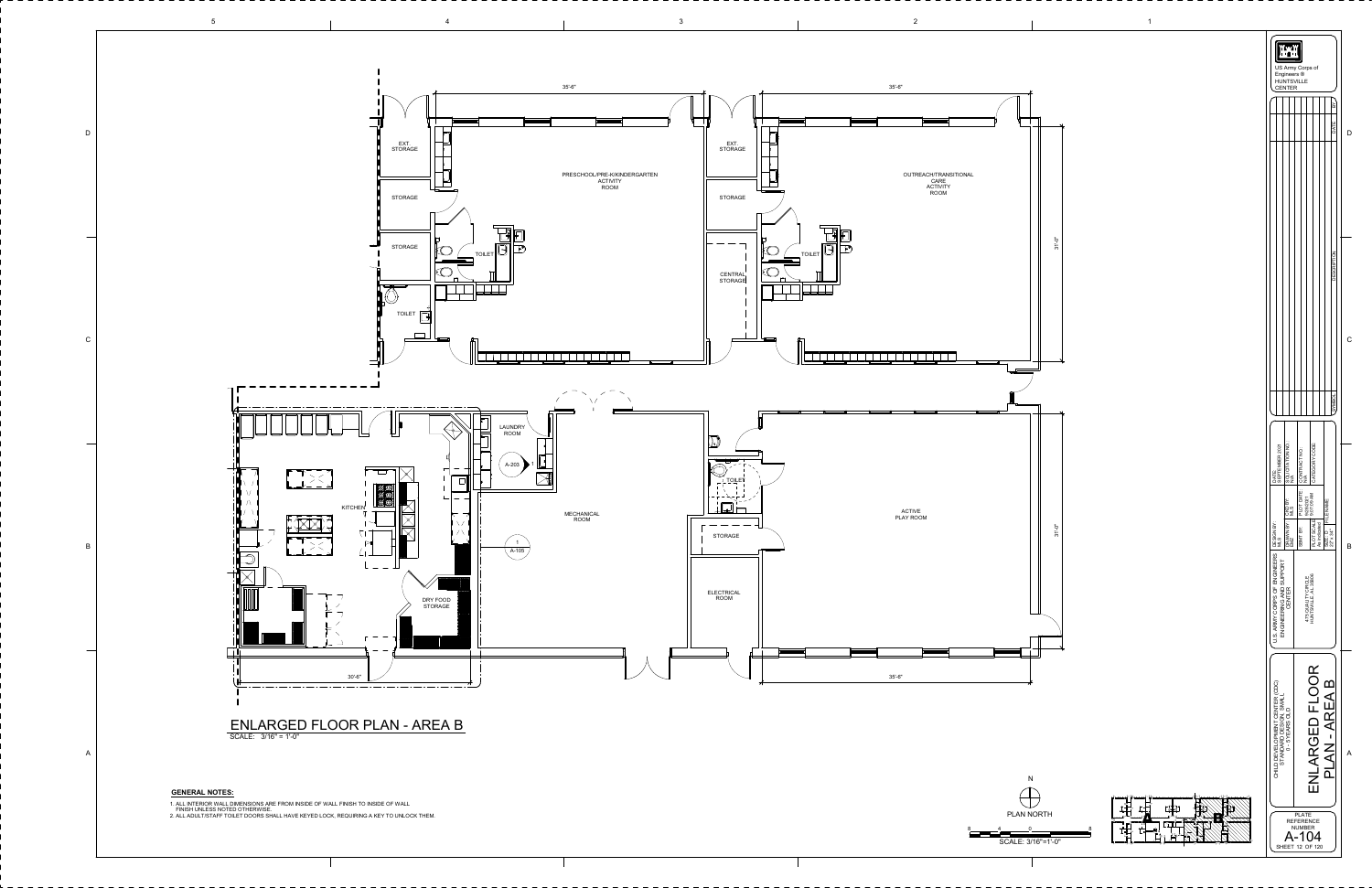2

![](_page_4_Figure_8.jpeg)

![](_page_4_Figure_0.jpeg)

![](_page_4_Figure_1.jpeg)

2 1 2 4 SCALE: 1/2"=1'-0" 0

| Item<br>No.    | Qty.           | Description                             | Dimensions                 | <b>Notes</b> |
|----------------|----------------|-----------------------------------------|----------------------------|--------------|
| A1             | 1              | Air Curtain, Unheated                   |                            | <b>CFCI</b>  |
| A <sub>2</sub> | 4              | Shelving, Chrome Wire                   | 18" x 36"                  | <b>CFCI</b>  |
| A2             | 1              | Shelving, Chrome Wire                   | 18" x 42"                  | <b>CFCI</b>  |
| A2             | 1              | Shelving, Chrome Wire                   | 18" x 48"                  | <b>CFCI</b>  |
| A <sub>3</sub> | 1              | Freezer, 3 Section, Reach-in            |                            | <b>CFCI</b>  |
| A4             | 1              | Walk-in Refrigerator                    | 8'-0"W x 7'-6"D x 8'-6"H   | <b>CFCI</b>  |
| A5             | 3              | Shelving, Epoxy Wire                    | 18" x 36"                  | <b>CFCI</b>  |
| A <sub>5</sub> | 1              | Shelving, Epoxy Wire                    | 24" x 36"                  | <b>CFCI</b>  |
| A6             | 1              | Dunnage Rack, Single Tier Milk Crate    |                            | <b>CFCI</b>  |
| A7             | 1              | Hand Sink, Food Prep                    |                            | <b>CFCI</b>  |
| A8             | 1              | Mixer, 20QT                             |                            | <b>GFGI</b>  |
| A9             | 1              | Stand, Mixer                            |                            |              |
| A10            | 1              | Refrigerator, 1 Section, Reach-in       |                            | <b>GFGI</b>  |
| A11            | 1              | Table, Work w/Under Shelf               | 30"W x 96"L x 36"H         | <b>CFCI</b>  |
| A13            | 1              | Cart, 4 Shelf, Preschool                |                            | <b>GFGI</b>  |
| A14            | 4              | Cart, 3 Shelf, Toddler                  |                            | <b>GFGI</b>  |
| A15            | $\overline{2}$ | Cart, 3 Shelf, Infant                   |                            | <b>GFGI</b>  |
| A17            | 1              | Table, Work w/Double Sink, Under Shelf  | 30"W x 72"L x 36"H         | <b>CFCI</b>  |
| A18            | 1              | Elevated Shelf w/Utensil Rack           | 22"W x 72"L x 7'-6"H       | <b>CFCI</b>  |
| A19            | 2              | Table, Work w/Drawers Under Shelf       | 30"D x 72"L x 36"H         | <b>CFCI</b>  |
| A20            | 1              | Oven, Single, Convection                |                            | <b>CFCI</b>  |
| A21            | 1              | Steamer, Electric, 1 Compartment, 3 Pan |                            | <b>CFCI</b>  |
| A22            | 1              | Vent Hood, Type I, Face Discharge       | 13'-0"L x 4'-0"D x 2'-0"H  | <b>CFCI</b>  |
| A23            | 1              | Fire Suppression System                 |                            | <b>CFCI</b>  |
| A24            | 1              | Range, 6 Burner, STD Oven               |                            | <b>CFCI</b>  |
| A26            | 1              | Hand Sink, Ware Washing                 |                            | <b>CFCI</b>  |
| A28            | $\overline{2}$ | Wall Shelf, SS Wire                     |                            | <b>CFCI</b>  |
| A29            | 1              | Sink, 3 Compartment                     | 10'-0"L x 2'-6"W x 2'-10"H | <b>CFCI</b>  |
| A30            | $\mathbf{1}$   | Rack, Aluminum, Pot & Pan               |                            | <b>CFCI</b>  |
| A31            | $\mathbf{1}$   | Dish Table, Clean                       | 30"D x 84"L x 34"H         | <b>CFCI</b>  |
| A32            | 1              | Booster Heater, Electric                |                            | <b>CFCI</b>  |
| A33            | 1              | Dish Machine, Tall, Single Rack         |                            | <b>CFCI</b>  |
| A34            | 1              | Condensate Hood, Type II                | 48"W x 42"D x 24"H         | <b>CFCI</b>  |
| A35            | $\mathbf{1}$   | Undercounter Waste Barrel               |                            | <b>GFGI</b>  |
| A36            | 1              | Dish Table, Soiled, Corner              | 40" & 50" x 30"D x 34"H    | <b>CFCI</b>  |
| A37            | 1              | Disposal, 1.5HP, Pre-rinse Spray        |                            | <b>CFCI</b>  |
| A38            | 1              | Hose Reel, Wall Mount                   |                            | <b>CFCI</b>  |
| A40            | 1              | Ice Maker, Undercounter, SS             |                            | GFGI         |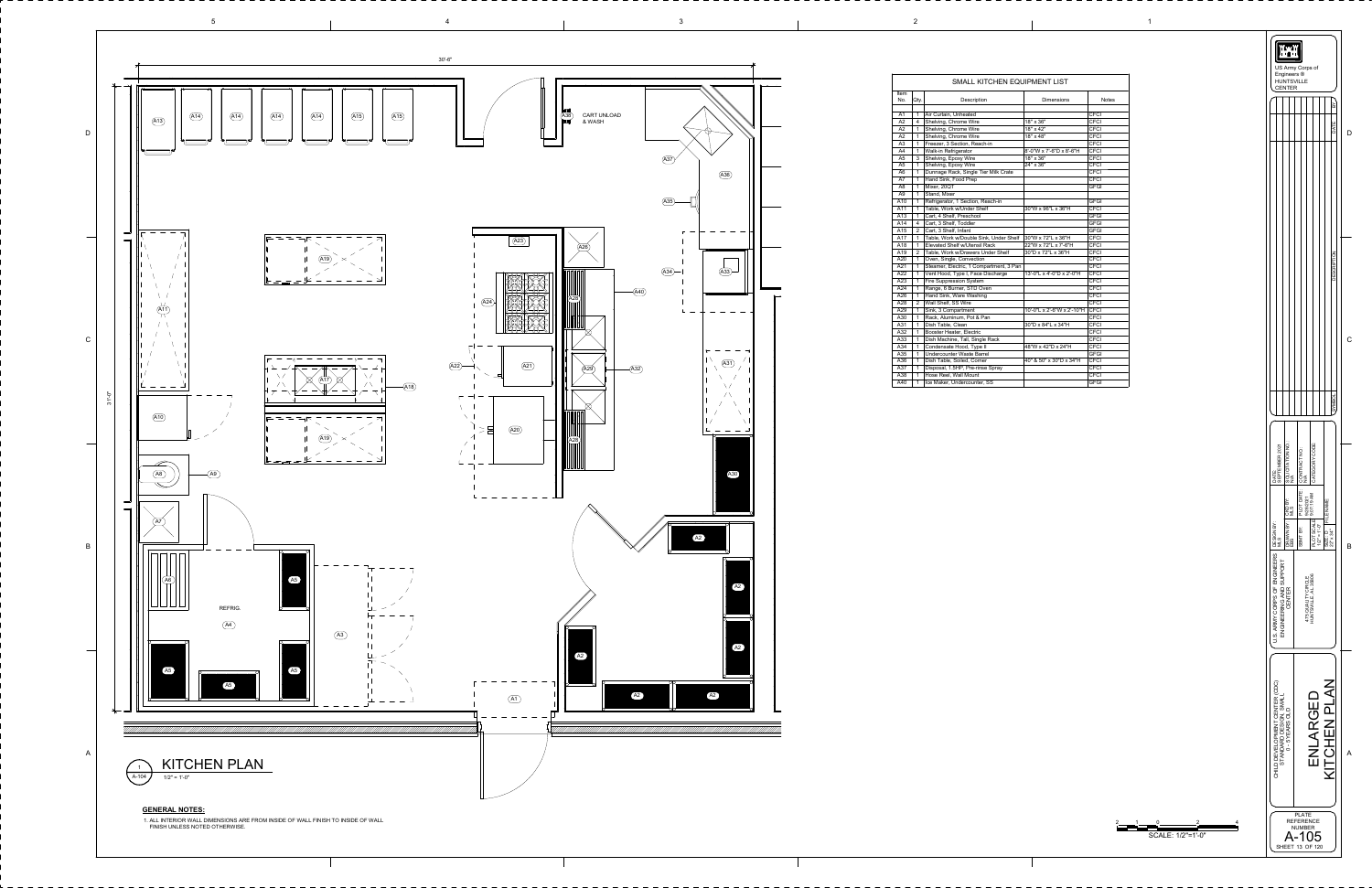2

- 
- 
- 
- 
- 
- 
- 
- 

![](_page_5_Figure_1.jpeg)

![](_page_5_Figure_0.jpeg)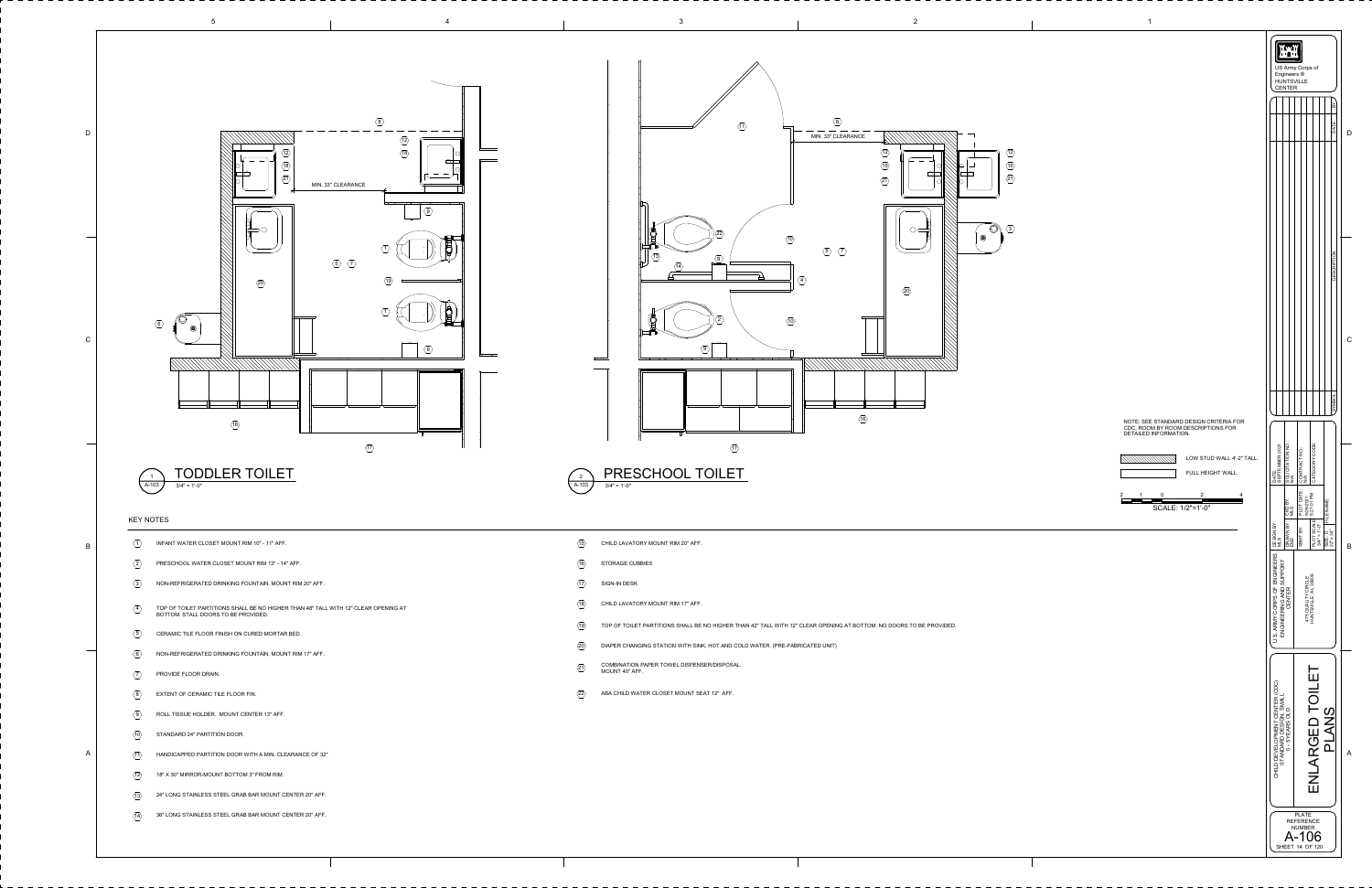![](_page_6_Figure_0.jpeg)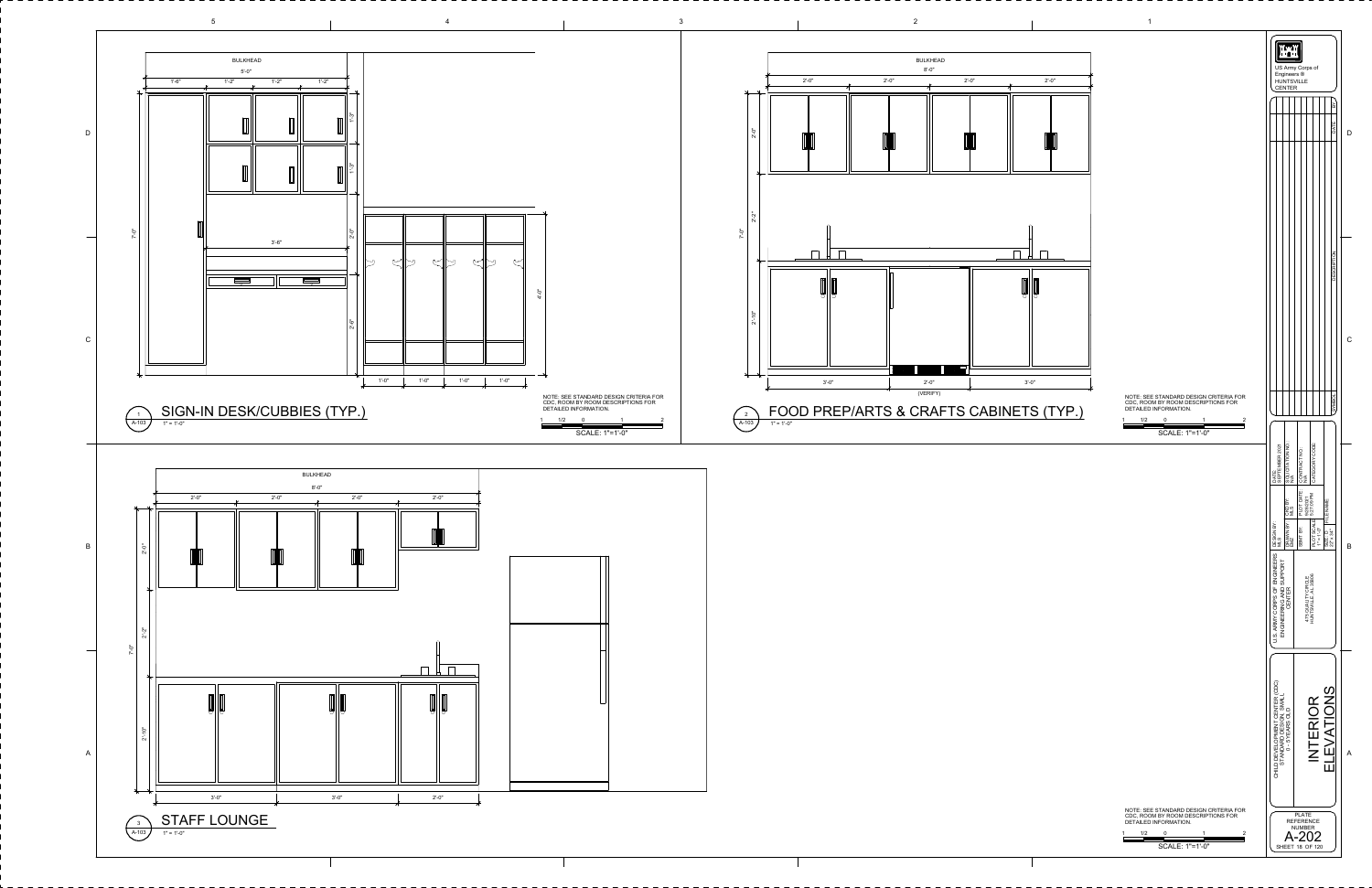![](_page_7_Figure_0.jpeg)

2

![](_page_7_Figure_4.jpeg)

| NOTE: SEE STANDARD DESIGN CRITERIA FOR CDC, ROOM BY |
|-----------------------------------------------------|
| <u>BAAU BEAABIBTIAUA EAR BETAILER INFARUATIAU</u>   |

 1 2 4 SCALE: 1/2"=1'-0" 0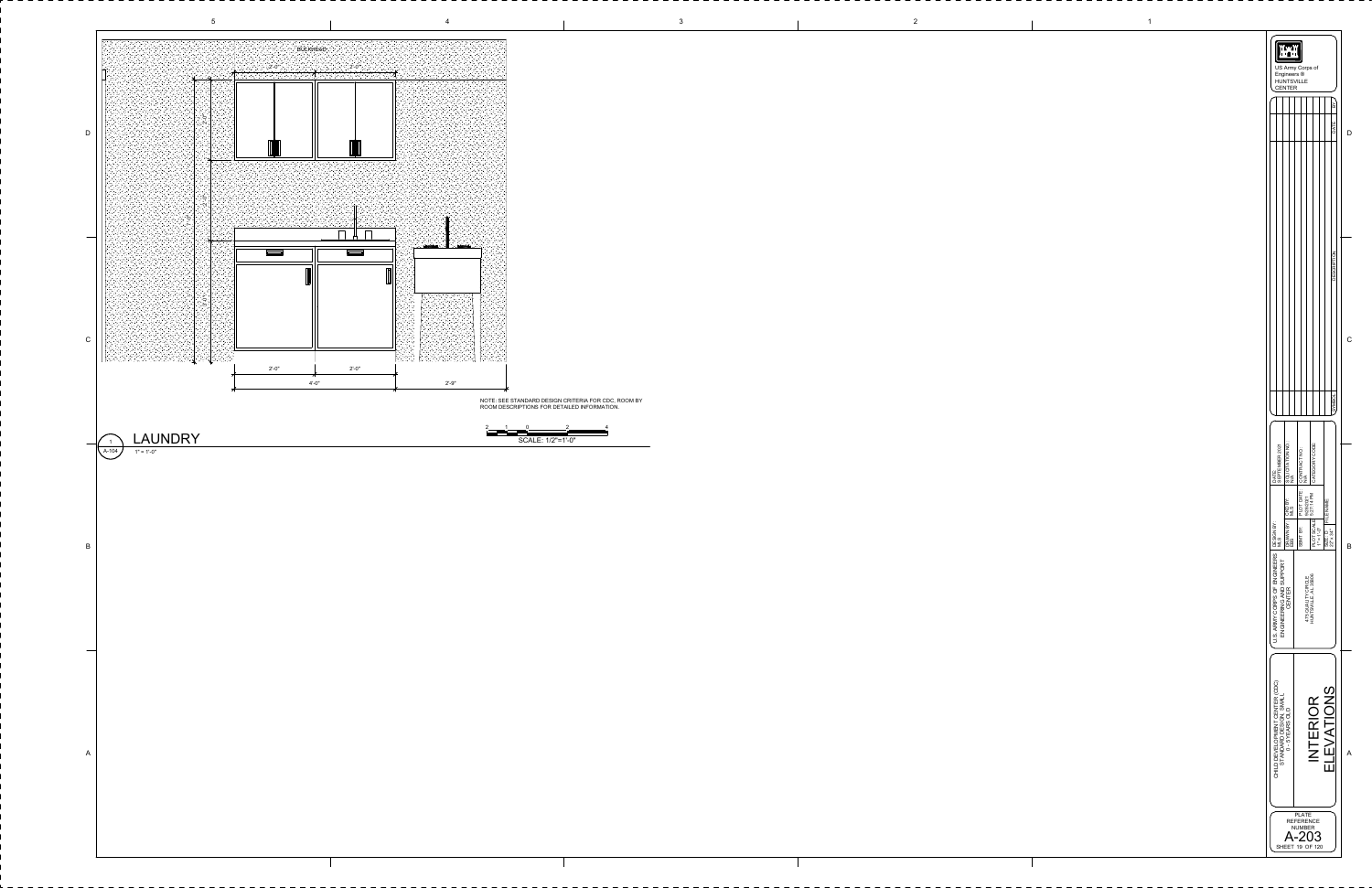| <b>PARKING REQUIREMENTS</b> |                              |    |  |  |
|-----------------------------|------------------------------|----|--|--|
|                             |                              |    |  |  |
|                             | <b>MIN. REQUIRED   SHOWN</b> |    |  |  |
| AL PARKING                  | 59                           | 61 |  |  |
| DICAP PARKING               |                              |    |  |  |

• THE SITE DRAWING PROVIDED IS FOR CONCEPT ONLY. THE DESIGN CONFORMS TO CURRENT COS CRITERIA, HOWEVER IT MAY NOT SUIT THE LOCAL SITE REQUIREMENT. THE CONTRACTOR SHALL BE RESPONSIBLE FOR COORDINATING AND FINALIZING THE SITE PLAN<br><del>WI</del>BH THE INSTALLATION.

 $32 - 24$  24 16 8 32 64 SCALE: 1/32"=1'-0" 0 NPLAN NORTH

![](_page_8_Figure_6.jpeg)

![](_page_8_Figure_0.jpeg)

## GENERAL NOTES:

• REFERENCE STANDARD DESIGN CRITERIA FOR CDC, ROOM BY ROOM DESCRIPTIONS FOR ADDITIONAL SITE & PARKING INFORMATION.